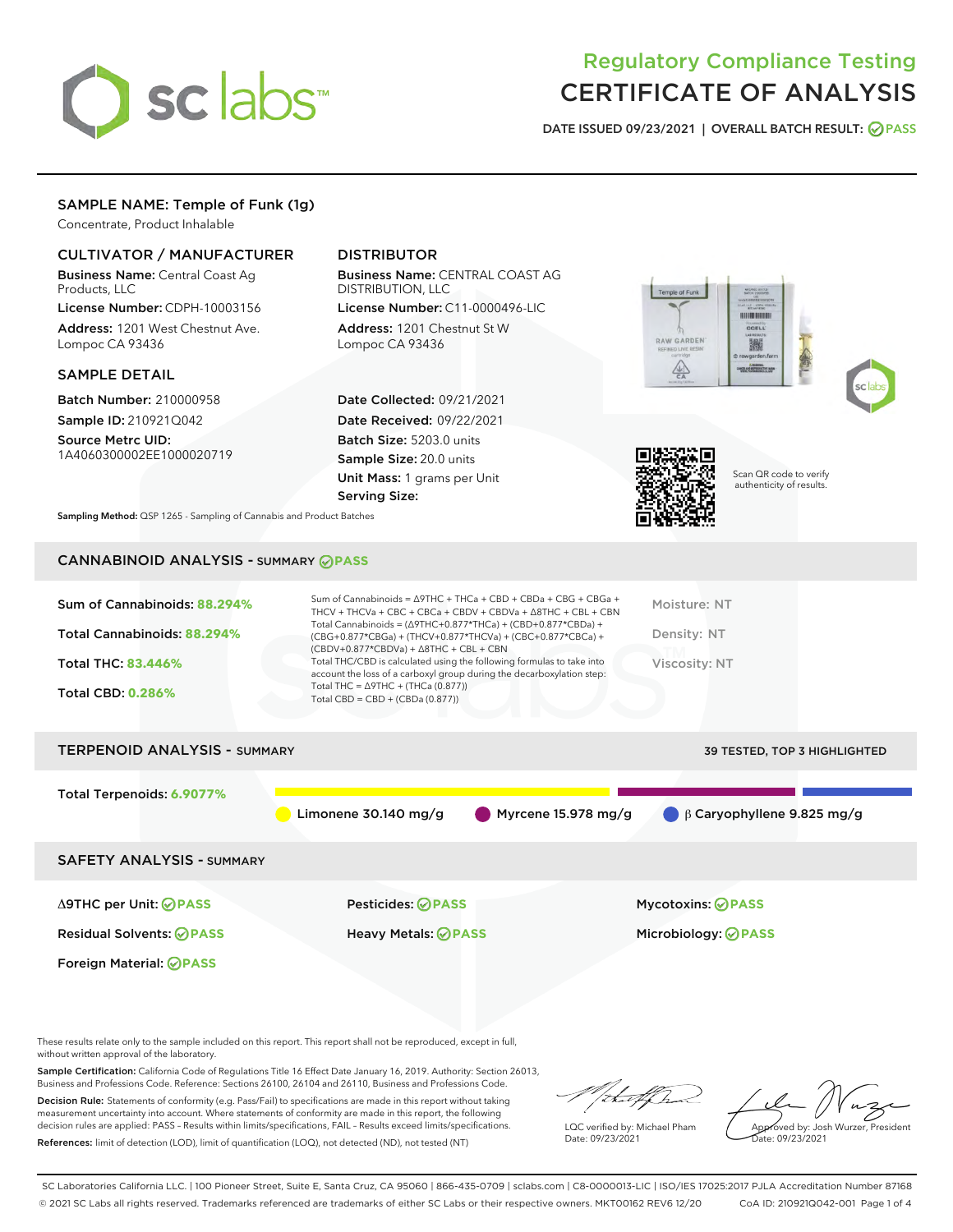



TEMPLE OF FUNK (1G) | DATE ISSUED 09/23/2021 | OVERALL BATCH RESULT: 2 PASS

## CANNABINOID TEST RESULTS - 09/22/2021 @ PASS

Tested by high-performance liquid chromatography with diode-array detection (HPLC-DAD). **Method:** QSP 1157 - Analysis of Cannabinoids by HPLC-DAD

#### TOTAL CANNABINOIDS: **88.294%**

Total Cannabinoids (Total THC) + (Total CBD) + (Total CBG) + (Total THCV) + (Total CBC) + (Total CBDV) + ∆8THC + CBL + CBN

TOTAL THC: **83.446%** Total THC (∆9THC+0.877\*THCa)

TOTAL CBD: **0.286%**

Total CBD (CBD+0.877\*CBDa)

TOTAL CBG: 3.642% Total CBG (CBG+0.877\*CBGa)

TOTAL THCV: 0.44% Total THCV (THCV+0.877\*THCVa)

TOTAL CBC: ND Total CBC (CBC+0.877\*CBCa)

TOTAL CBDV: ND Total CBDV (CBDV+0.877\*CBDVa)

| <b>COMPOUND</b>  | LOD/LOQ<br>(mg/g)          | <b>MEASUREMENT</b><br><b>UNCERTAINTY</b><br>(mg/g) | <b>RESULT</b><br>(mg/g) | <b>RESULT</b><br>(%) |
|------------------|----------------------------|----------------------------------------------------|-------------------------|----------------------|
| <b>A9THC</b>     | 0.06 / 0.26                | ±28.705                                            | 834.46                  | 83.446               |
| <b>CBG</b>       | 0.06 / 0.19                | ±1.435                                             | 36.42                   | 3.642                |
| <b>THCV</b>      | 0.1 / 0.2                  | ±0.22                                              | 4.4                     | 0.44                 |
| <b>CBD</b>       | 0.07/0.29                  | ±0.132                                             | 2.86                    | 0.286                |
| $\triangle$ 8THC | 0.1/0.4                    | $\pm 0.22$                                         | 2.7                     | 0.27                 |
| <b>CBN</b>       | 0.1/0.3                    | ±0.14                                              | 2.1                     | 0.21                 |
| <b>THCa</b>      | 0.05/0.14                  | N/A                                                | <b>ND</b>               | <b>ND</b>            |
| <b>THCVa</b>     | 0.07 / 0.20                | N/A                                                | <b>ND</b>               | <b>ND</b>            |
| <b>CBDa</b>      | 0.02/0.19                  | N/A                                                | <b>ND</b>               | <b>ND</b>            |
| <b>CBDV</b>      | 0.04 / 0.15                | N/A                                                | <b>ND</b>               | <b>ND</b>            |
| <b>CBDVa</b>     | 0.03 / 0.53                | N/A                                                | <b>ND</b>               | <b>ND</b>            |
| <b>CBGa</b>      | 0.1/0.2                    | N/A                                                | <b>ND</b>               | <b>ND</b>            |
| <b>CBL</b>       | 0.06 / 0.24                | N/A                                                | <b>ND</b>               | <b>ND</b>            |
| <b>CBC</b>       | 0.2 / 0.5                  | N/A                                                | <b>ND</b>               | <b>ND</b>            |
| <b>CBCa</b>      | 0.07 / 0.28                | N/A                                                | <b>ND</b>               | <b>ND</b>            |
|                  | <b>SUM OF CANNABINOIDS</b> |                                                    | 882.94 mg/g             | 88.294%              |

#### **UNIT MASS: 1 grams per Unit**

| ∆9THC per Unit                        | 1120 per-package limit     | 834.46 mg/unit<br><b>PASS</b> |
|---------------------------------------|----------------------------|-------------------------------|
| <b>Total THC per Unit</b>             |                            | 834.46 mg/unit                |
| <b>CBD per Unit</b>                   |                            | $2.86$ mg/unit                |
| <b>Total CBD per Unit</b>             |                            | $2.86$ mg/unit                |
| Sum of Cannabinoids<br>per Unit       |                            | 882.94 mg/unit                |
| <b>Total Cannabinoids</b><br>per Unit |                            | 882.94 mg/unit                |
| <b>MOISTURE TEST RESULT</b>           | <b>DENSITY TEST RESULT</b> | <b>VISCOSITY TEST RESULT</b>  |

Not Tested

Not Tested

Not Tested

TERPENOID TEST RESULTS - 09/23/2021

Terpene analysis utilizing gas chromatography-flame ionization detection (GC-FID). **Method:** QSP 1192 - Analysis of Terpenoids by GC-FID

| <b>COMPOUND</b>         | LOD/LOQ<br>(mg/g) | <b>MEASUREMENT</b><br><b>UNCERTAINTY</b><br>(mq/q) | <b>RESULT</b><br>(mg/g)                         | <b>RESULT</b><br>$(\%)$ |
|-------------------------|-------------------|----------------------------------------------------|-------------------------------------------------|-------------------------|
| Limonene                | 0.005 / 0.016     | ±0.4310                                            | 30.140                                          | 3.0140                  |
| <b>Myrcene</b>          | 0.008 / 0.025     | ±0.2061                                            | 15.978                                          | 1.5978                  |
| $\beta$ Caryophyllene   | 0.004 / 0.012     | ±0.3498                                            | 9.825                                           | 0.9825                  |
| <b>β Pinene</b>         | 0.004 / 0.014     | ±0.0395                                            | 3.436                                           | 0.3436                  |
| $\alpha$ Humulene       | 0.009/0.029       | ±0.0753                                            | 2.345                                           | 0.2345                  |
| $\alpha$ Pinene         | 0.005 / 0.017     | ±0.0154                                            | 1.791                                           | 0.1791                  |
| Linalool                | 0.009 / 0.032     | ±0.0410                                            | 1.079                                           | 0.1079                  |
| Fenchol                 | 0.010 / 0.034     | ±0.0403                                            | 1.042                                           | 0.1042                  |
| Ocimene                 | 0.011 / 0.038     | ±0.0327                                            | 1.019                                           | 0.1019                  |
| Terpinolene             | 0.008 / 0.026     | ±0.0126                                            | 0.617                                           | 0.0617                  |
| Terpineol               | 0.016 / 0.055     | ±0.0303                                            | 0.493                                           | 0.0493                  |
| Camphene                | 0.005 / 0.015     | ±0.0053                                            | 0.465                                           | 0.0465                  |
| trans-β-Farnesene       | 0.008 / 0.025     | ±0.0153                                            | 0.430                                           | 0.0430                  |
| <b>Borneol</b>          | 0.005 / 0.016     | ±0.0053                                            | 0.126                                           | 0.0126                  |
| Nerolidol               | 0.009 / 0.028     | ±0.0050                                            | 0.080                                           | 0.0080                  |
| Caryophyllene<br>Oxide  | 0.010 / 0.033     | ±0.0022                                            | 0.047                                           | 0.0047                  |
| $\alpha$ Bisabolol      | 0.008 / 0.026     | ±0.0025                                            | 0.046                                           | 0.0046                  |
| Fenchone                | 0.009 / 0.028     | ±0.0013                                            | 0.045                                           | 0.0045                  |
| Geraniol                | 0.002 / 0.007     | ±0.0014                                            | 0.032                                           | 0.0032                  |
| $\gamma$ Terpinene      | 0.006 / 0.018     | ±0.0004                                            | 0.023                                           | 0.0023                  |
| Citronellol             | 0.003 / 0.010     | ±0.0009                                            | 0.018                                           | 0.0018                  |
| $\alpha$ Phellandrene   | 0.006 / 0.020     | N/A                                                | <loq< th=""><th><loq< th=""></loq<></th></loq<> | <loq< th=""></loq<>     |
| $\alpha$ Terpinene      | 0.005 / 0.017     | N/A                                                | <loq< th=""><th><loq< th=""></loq<></th></loq<> | <loq< th=""></loq<>     |
| Sabinene Hydrate        | 0.006 / 0.022     | N/A                                                | <loq< th=""><th><loq< th=""></loq<></th></loq<> | <loq< th=""></loq<>     |
| Nerol                   | 0.003 / 0.011     | N/A                                                | <loq< th=""><th><loq< th=""></loq<></th></loq<> | <loq< th=""></loq<>     |
| Valencene               | 0.009 / 0.030     | N/A                                                | <loq< th=""><th><loq< th=""></loq<></th></loq<> | <loq< th=""></loq<>     |
| Sabinene                | 0.004 / 0.014     | N/A                                                | <b>ND</b>                                       | <b>ND</b>               |
| 3 Carene                | 0.005 / 0.018     | N/A                                                | <b>ND</b>                                       | <b>ND</b>               |
| p-Cymene                | 0.005 / 0.016     | N/A                                                | <b>ND</b>                                       | <b>ND</b>               |
| Eucalyptol              | 0.006 / 0.018     | N/A                                                | ND                                              | ND                      |
| (-)-Isopulegol          | 0.005 / 0.016     | N/A                                                | ND                                              | ND                      |
| Camphor                 | 0.006 / 0.019     | N/A                                                | ND                                              | <b>ND</b>               |
| Isoborneol              | 0.004 / 0.012     | N/A                                                | ND                                              | <b>ND</b>               |
| Menthol                 | 0.008 / 0.025     | N/A                                                | ND                                              | <b>ND</b>               |
| R-(+)-Pulegone          | 0.003 / 0.011     | N/A                                                | ND                                              | <b>ND</b>               |
| <b>Geranyl Acetate</b>  | 0.004 / 0.014     | N/A                                                | ND                                              | ND                      |
| $\alpha$ Cedrene        | 0.005 / 0.016     | N/A                                                | ND                                              | <b>ND</b>               |
| Guaiol                  | 0.009 / 0.030     | N/A                                                | ND                                              | <b>ND</b>               |
| Cedrol                  | 0.008 / 0.027     | N/A                                                | <b>ND</b>                                       | ND                      |
| <b>TOTAL TERPENOIDS</b> |                   |                                                    | 69.077 mg/g                                     | 6.9077%                 |

SC Laboratories California LLC. | 100 Pioneer Street, Suite E, Santa Cruz, CA 95060 | 866-435-0709 | sclabs.com | C8-0000013-LIC | ISO/IES 17025:2017 PJLA Accreditation Number 87168 © 2021 SC Labs all rights reserved. Trademarks referenced are trademarks of either SC Labs or their respective owners. MKT00162 REV6 12/20 CoA ID: 210921Q042-001 Page 2 of 4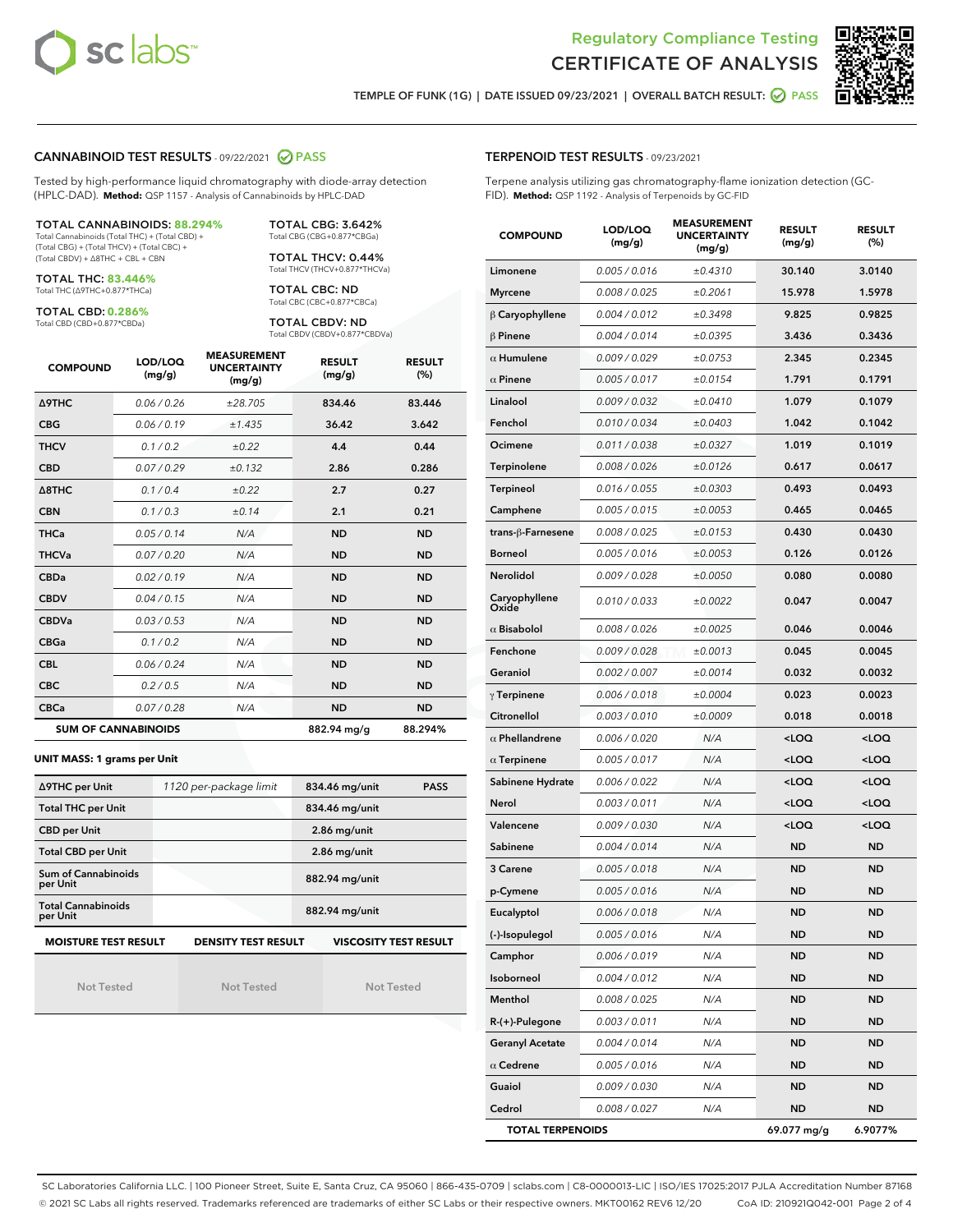



TEMPLE OF FUNK (1G) | DATE ISSUED 09/23/2021 | OVERALL BATCH RESULT: @ PASS

## CATEGORY 1 PESTICIDE TEST RESULTS - 09/23/2021 2 PASS

Pesticide and plant growth regulator analysis utilizing high-performance liquid chromatography-mass spectrometry (HPLC-MS) or gas chromatography-mass spectrometry (GC-MS). \*GC-MS utilized where indicated. **Method:** QSP 1212 - Analysis of Pesticides and Mycotoxins by LC-MS or QSP 1213 - Analysis of Pesticides by GC-MS

| <b>COMPOUND</b>             | LOD/LOQ<br>$(\mu g/g)$ | <b>ACTION</b><br><b>LIMIT</b><br>$(\mu g/g)$ | <b>MEASUREMENT</b><br><b>UNCERTAINTY</b><br>$(\mu g/g)$ | <b>RESULT</b><br>$(\mu g/g)$ | <b>RESULT</b> |
|-----------------------------|------------------------|----------------------------------------------|---------------------------------------------------------|------------------------------|---------------|
| Aldicarb                    | 0.03 / 0.08            | $\ge$ LOD                                    | N/A                                                     | <b>ND</b>                    | <b>PASS</b>   |
| Carbofuran                  | 0.02 / 0.05            | $\geq$ LOD                                   | N/A                                                     | <b>ND</b>                    | <b>PASS</b>   |
| Chlordane*                  | 0.03 / 0.08            | $\geq$ LOD                                   | N/A                                                     | <b>ND</b>                    | <b>PASS</b>   |
| Chlorfenapyr*               | 0.03/0.10              | $\geq$ LOD                                   | N/A                                                     | <b>ND</b>                    | <b>PASS</b>   |
| Chlorpyrifos                | 0.02 / 0.06            | $\ge$ LOD                                    | N/A                                                     | <b>ND</b>                    | <b>PASS</b>   |
| Coumaphos                   | 0.02 / 0.07            | $\ge$ LOD                                    | N/A                                                     | <b>ND</b>                    | <b>PASS</b>   |
| Daminozide                  | 0.02 / 0.07            | $\ge$ LOD                                    | N/A                                                     | <b>ND</b>                    | <b>PASS</b>   |
| <b>DDVP</b><br>(Dichlorvos) | 0.03/0.09              | $\ge$ LOD                                    | N/A                                                     | <b>ND</b>                    | <b>PASS</b>   |
| Dimethoate                  | 0.03 / 0.08            | $\ge$ LOD                                    | N/A                                                     | <b>ND</b>                    | <b>PASS</b>   |
| Ethoprop(hos)               | 0.03/0.10              | $\ge$ LOD                                    | N/A                                                     | <b>ND</b>                    | <b>PASS</b>   |
| Etofenprox                  | 0.02/0.06              | $>$ LOD                                      | N/A                                                     | <b>ND</b>                    | <b>PASS</b>   |
| Fenoxycarb                  | 0.03 / 0.08            | $>$ LOD                                      | N/A                                                     | <b>ND</b>                    | <b>PASS</b>   |
| Fipronil                    | 0.03 / 0.08            | $>$ LOD                                      | N/A                                                     | <b>ND</b>                    | <b>PASS</b>   |
| Imazalil                    | 0.02 / 0.06            | $\ge$ LOD                                    | N/A                                                     | <b>ND</b>                    | <b>PASS</b>   |
| <b>Methiocarb</b>           | 0.02 / 0.07            | $\ge$ LOD                                    | N/A                                                     | <b>ND</b>                    | <b>PASS</b>   |
| Methyl<br>parathion         | 0.03/0.10              | $\ge$ LOD                                    | N/A                                                     | <b>ND</b>                    | <b>PASS</b>   |
| <b>Mevinphos</b>            | 0.03/0.09              | $\ge$ LOD                                    | N/A                                                     | <b>ND</b>                    | <b>PASS</b>   |
| Paclobutrazol               | 0.02 / 0.05            | $\ge$ LOD                                    | N/A                                                     | <b>ND</b>                    | <b>PASS</b>   |
| Propoxur                    | 0.03/0.09              | $\ge$ LOD                                    | N/A                                                     | <b>ND</b>                    | <b>PASS</b>   |
| Spiroxamine                 | 0.03 / 0.08            | $\ge$ LOD                                    | N/A                                                     | <b>ND</b>                    | <b>PASS</b>   |
| Thiacloprid                 | 0.03/0.10              | $\ge$ LOD                                    | N/A                                                     | <b>ND</b>                    | <b>PASS</b>   |

#### CATEGORY 2 PESTICIDE TEST RESULTS - 09/23/2021 @ PASS

| <b>COMPOUND</b>          | LOD/LOO<br>$(\mu g/g)$ | <b>ACTION</b><br>LIMIT<br>$(\mu g/g)$ | <b>MEASUREMENT</b><br><b>UNCERTAINTY</b><br>$(\mu g/g)$ | <b>RESULT</b><br>$(\mu g/g)$ | <b>RESULT</b> |
|--------------------------|------------------------|---------------------------------------|---------------------------------------------------------|------------------------------|---------------|
| Abamectin                | 0.03/0.10              | 0.1                                   | N/A                                                     | <b>ND</b>                    | <b>PASS</b>   |
| Acephate                 | 0.02/0.07              | 0.1                                   | N/A                                                     | <b>ND</b>                    | <b>PASS</b>   |
| Acequinocyl              | 0.02/0.07              | 0.1                                   | N/A                                                     | <b>ND</b>                    | <b>PASS</b>   |
| Acetamiprid              | 0.02/0.05              | 0.1                                   | N/A                                                     | <b>ND</b>                    | <b>PASS</b>   |
| Azoxystrobin             | 0.02/0.07              | 0.1                                   | N/A                                                     | <b>ND</b>                    | <b>PASS</b>   |
| <b>Bifenazate</b>        | 0.01/0.04              | 0.1                                   | N/A                                                     | <b>ND</b>                    | <b>PASS</b>   |
| <b>Bifenthrin</b>        | 0.02/0.05              | 3                                     | N/A                                                     | <b>ND</b>                    | <b>PASS</b>   |
| <b>Boscalid</b>          | 0.03/0.09              | 0.1                                   | N/A                                                     | <b>ND</b>                    | <b>PASS</b>   |
| Captan                   | 0.19/0.57              | 0.7                                   | N/A                                                     | <b>ND</b>                    | <b>PASS</b>   |
| Carbaryl                 | 0.02/0.06              | 0.5                                   | N/A                                                     | <b>ND</b>                    | <b>PASS</b>   |
| Chlorantranilip-<br>role | 0.04/0.12              | 10                                    | N/A                                                     | <b>ND</b>                    | <b>PASS</b>   |
| Clofentezine             | 0.03/0.09              | 0.1                                   | N/A                                                     | <b>ND</b>                    | <b>PASS</b>   |

| <b>CATEGORY 2 PESTICIDE TEST RESULTS</b> - 09/23/2021 continued |
|-----------------------------------------------------------------|
|                                                                 |

| <b>COMPOUND</b>               | LOD/LOQ<br>(µg/g) | <b>ACTION</b><br>LIMIT<br>(µg/g) | <b>MEASUREMENT</b><br><b>UNCERTAINTY</b><br>(µg/g) | <b>RESULT</b><br>(µg/g) | <b>RESULT</b> |
|-------------------------------|-------------------|----------------------------------|----------------------------------------------------|-------------------------|---------------|
| Cyfluthrin                    | 0.12 / 0.38       | $\overline{c}$                   | N/A                                                | <b>ND</b>               | <b>PASS</b>   |
| Cypermethrin                  | 0.11/0.32         | 1                                | N/A                                                | <b>ND</b>               | <b>PASS</b>   |
| Diazinon                      | 0.02 / 0.05       | 0.1                              | N/A                                                | <b>ND</b>               | <b>PASS</b>   |
| Dimethomorph                  | 0.03 / 0.09       | 2                                | N/A                                                | <b>ND</b>               | <b>PASS</b>   |
| Etoxazole                     | 0.02 / 0.06       | 0.1                              | N/A                                                | <b>ND</b>               | <b>PASS</b>   |
| Fenhexamid                    | 0.03 / 0.09       | 0.1                              | N/A                                                | <b>ND</b>               | <b>PASS</b>   |
| Fenpyroximate                 | 0.02 / 0.06       | 0.1                              | N/A                                                | <b>ND</b>               | <b>PASS</b>   |
| Flonicamid                    | 0.03 / 0.10       | 0.1                              | N/A                                                | <b>ND</b>               | <b>PASS</b>   |
| Fludioxonil                   | 0.03 / 0.10       | 0.1                              | N/A                                                | <b>ND</b>               | <b>PASS</b>   |
| Hexythiazox                   | 0.02 / 0.07       | 0.1                              | N/A                                                | <b>ND</b>               | <b>PASS</b>   |
| Imidacloprid                  | 0.04 / 0.11       | 5                                | N/A                                                | <b>ND</b>               | <b>PASS</b>   |
| Kresoxim-methyl               | 0.02 / 0.07       | 0.1                              | N/A                                                | <b>ND</b>               | <b>PASS</b>   |
| Malathion                     | 0.03 / 0.09       | 0.5                              | N/A                                                | <b>ND</b>               | <b>PASS</b>   |
| Metalaxyl                     | 0.02 / 0.07       | 2                                | N/A                                                | <b>ND</b>               | <b>PASS</b>   |
| Methomyl                      | 0.03 / 0.10       | $\mathbf{1}$                     | N/A                                                | <b>ND</b>               | <b>PASS</b>   |
| Myclobutanil                  | 0.03 / 0.09       | 0.1                              | N/A                                                | <b>ND</b>               | <b>PASS</b>   |
| Naled                         | 0.02 / 0.07       | 0.1                              | N/A                                                | <b>ND</b>               | <b>PASS</b>   |
| Oxamyl                        | 0.04 / 0.11       | 0.5                              | N/A                                                | <b>ND</b>               | <b>PASS</b>   |
| Pentachloronitro-<br>benzene* | 0.03 / 0.09       | 0.1                              | N/A                                                | <b>ND</b>               | <b>PASS</b>   |
| Permethrin                    | 0.04/0.12         | 0.5                              | N/A                                                | <b>ND</b>               | <b>PASS</b>   |
| Phosmet                       | 0.03 / 0.10       | 0.1                              | N/A                                                | <b>ND</b>               | <b>PASS</b>   |
| Piperonylbu-<br>toxide        | 0.02 / 0.07       | 3                                | N/A                                                | <b>ND</b>               | <b>PASS</b>   |
| Prallethrin                   | 0.03 / 0.08       | 0.1                              | N/A                                                | <b>ND</b>               | <b>PASS</b>   |
| Propiconazole                 | 0.02 / 0.07       | 0.1                              | N/A                                                | <b>ND</b>               | <b>PASS</b>   |
| Pyrethrins                    | 0.04 / 0.12       | 0.5                              | N/A                                                | <b>ND</b>               | <b>PASS</b>   |
| Pyridaben                     | 0.02 / 0.07       | 0.1                              | N/A                                                | <b>ND</b>               | <b>PASS</b>   |
| Spinetoram                    | 0.02 / 0.07       | 0.1                              | N/A                                                | <b>ND</b>               | <b>PASS</b>   |
| Spinosad                      | 0.02 / 0.07       | 0.1                              | N/A                                                | <b>ND</b>               | <b>PASS</b>   |
| Spiromesifen                  | 0.02 / 0.05       | 0.1                              | N/A                                                | <b>ND</b>               | <b>PASS</b>   |
| Spirotetramat                 | 0.02 / 0.06       | 0.1                              | N/A                                                | ND                      | <b>PASS</b>   |
| Tebuconazole                  | 0.02 / 0.07       | 0.1                              | N/A                                                | <b>ND</b>               | <b>PASS</b>   |
| Thiamethoxam                  | 0.03 / 0.10       | 5                                | N/A                                                | <b>ND</b>               | <b>PASS</b>   |
| Trifloxystrobin               | 0.03 / 0.08       | 0.1                              | N/A                                                | <b>ND</b>               | <b>PASS</b>   |

SC Laboratories California LLC. | 100 Pioneer Street, Suite E, Santa Cruz, CA 95060 | 866-435-0709 | sclabs.com | C8-0000013-LIC | ISO/IES 17025:2017 PJLA Accreditation Number 87168 © 2021 SC Labs all rights reserved. Trademarks referenced are trademarks of either SC Labs or their respective owners. MKT00162 REV6 12/20 CoA ID: 210921Q042-001 Page 3 of 4